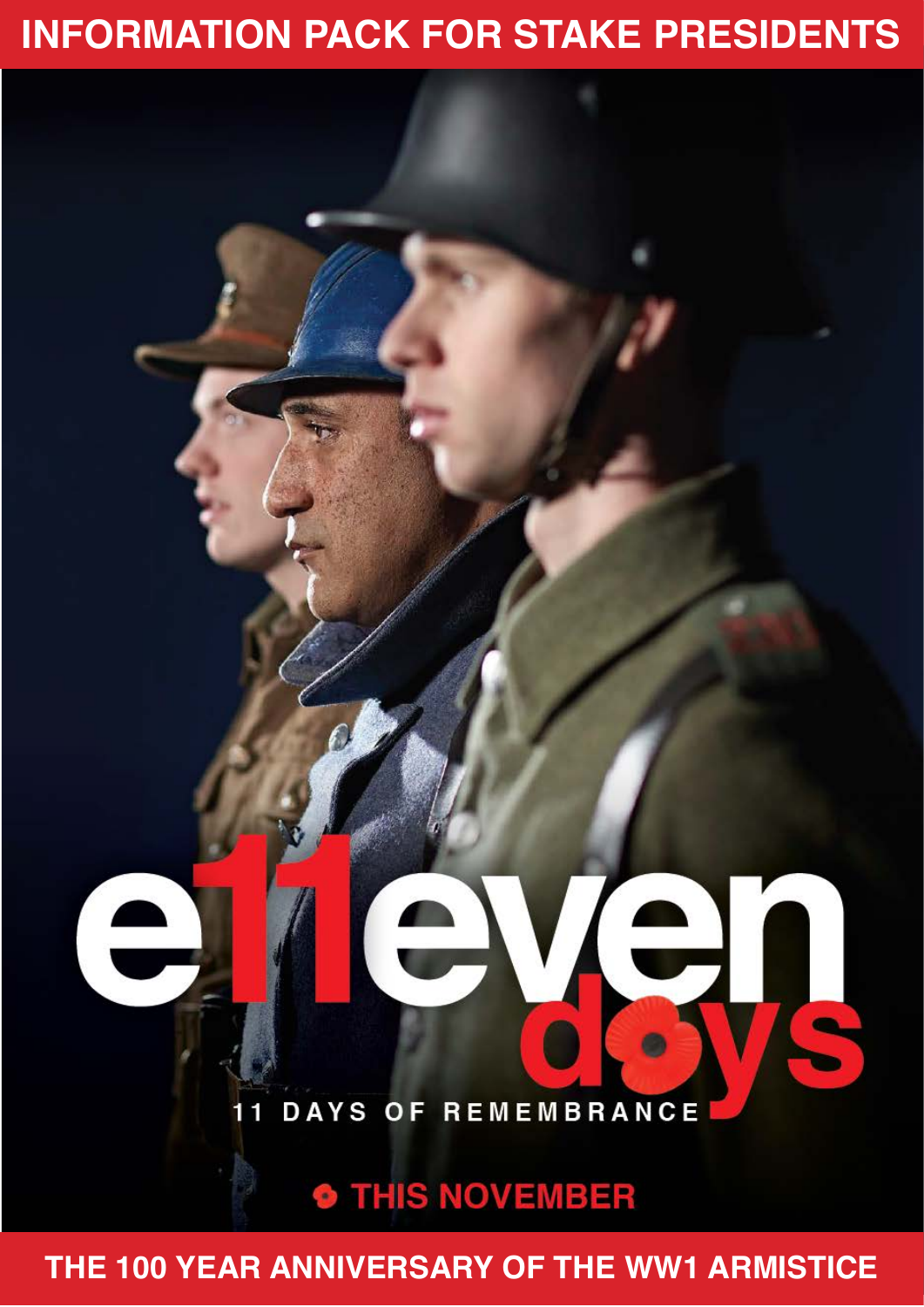*lest we forget*

 *Remembrance Day in 2018 falls on the Sabbath. It will be the 100 Year Anniversary of WW1. This provides a unique opportunity for priesthood leaders to invite members at a stake and ward level to turn their hearts to their fathers.* 

 *The 11 Days of Remembrance is a programme of options for leaders to consider. It includes suggestions for the following:* 

 *Applying the first 11 days of November 2018 to research WW1 ancestors, take their names to the temple, and perform acts of service as tribute to what they stood for.* 

 *Suggesting wards attend a local wreath ceremony, or theme their sacrament meeting on topics such as remembrance, family history, faith or resurrection.* 

 *Inviting families and friends to an evening devotional of music & spoken word, with the option of staging a 60-minute show written for the occasion.* 

*No aspect of this programme is mandatory. A range of options are available. Stake leaders may choose to use none, some or all of the ideas available, based on local needs and resource.*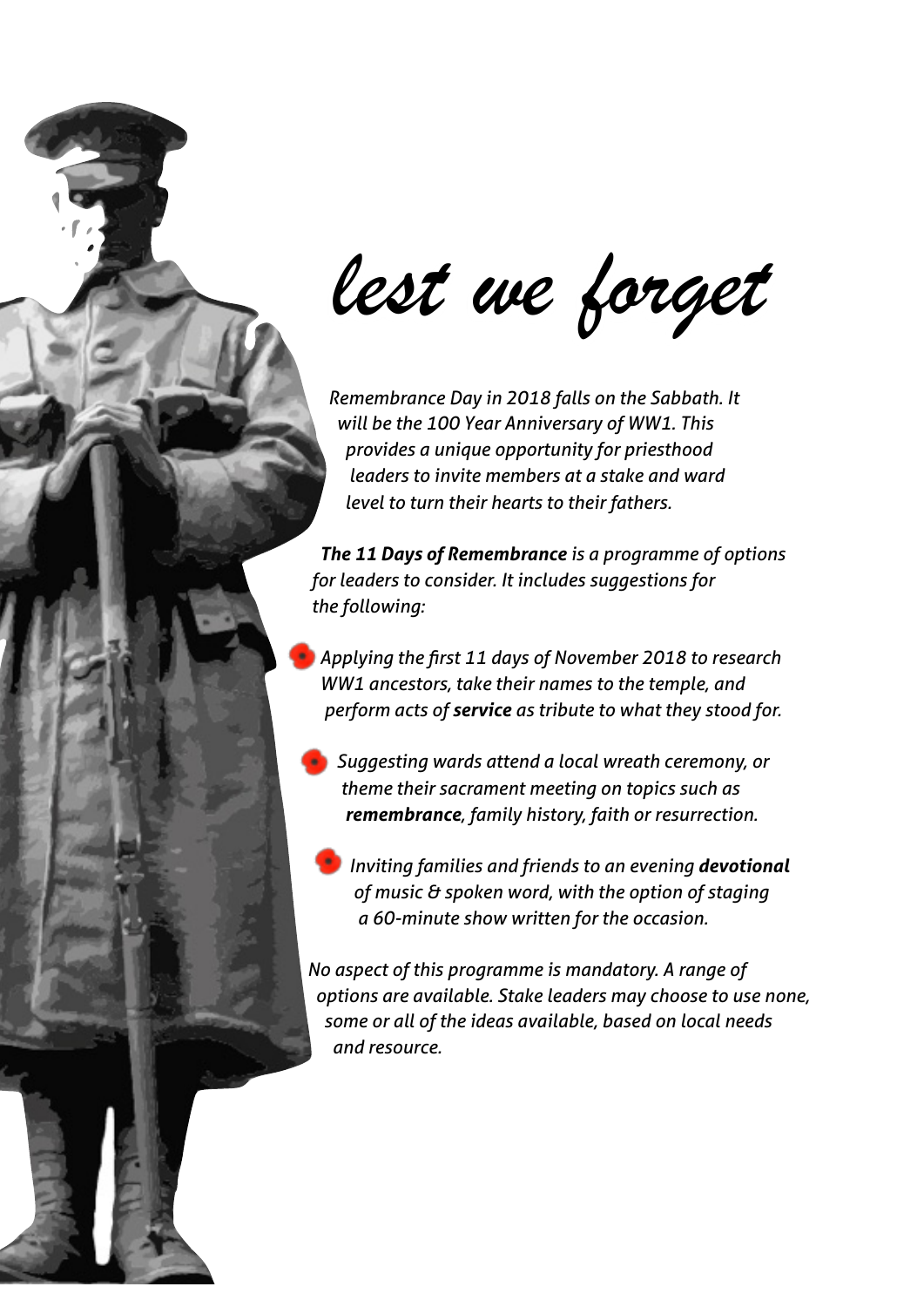

# *11 days of service*

*What: Members can use the first 11 days of November to render acts of service in their local community and family.* 

*Why: To experience 'doing unto others', in memory of the sacrifices and values cherished by those who gave their lives for their friends, families and country.* 

*How: Each day offers a spiritual principle, scripture reference, and ideas for service on the day (similar to #LightTheWorld).* 

*This is an ideal activity for all ages, particularly Youth and YSA who can bring WW1 names to the Temple, perform saving ordinances, and know them as family when wreaths are laid on 11/11.* 

#### *Resources available:*

*\_\_\_\_\_\_\_* 

- *A two-sided handout for members to print as a calendar reminder for their wall.*
- *The same document as a [pdf for mobile devices](https://www.dropbox.com/s/oi0hv4rjy19s839/11-days-calendar.pdf?dl=0), with links to LDS Scriptures and [videos](https://saleslabs.wistia.com/projects/klolxsoyet) that re-create WW1 soldiers, wives and mothers reading letters from the Front. Each letter has been carefully chosen from historical archives for the way it supports the theme of each day.* 
	- *A promotional campaign on lds.org.uk, [newsroom](https://www.mormonnewsroom.org.uk/article/11-days-in-11-ways) and blog, with content suitable for national and stake Facebook pages and other social media.*



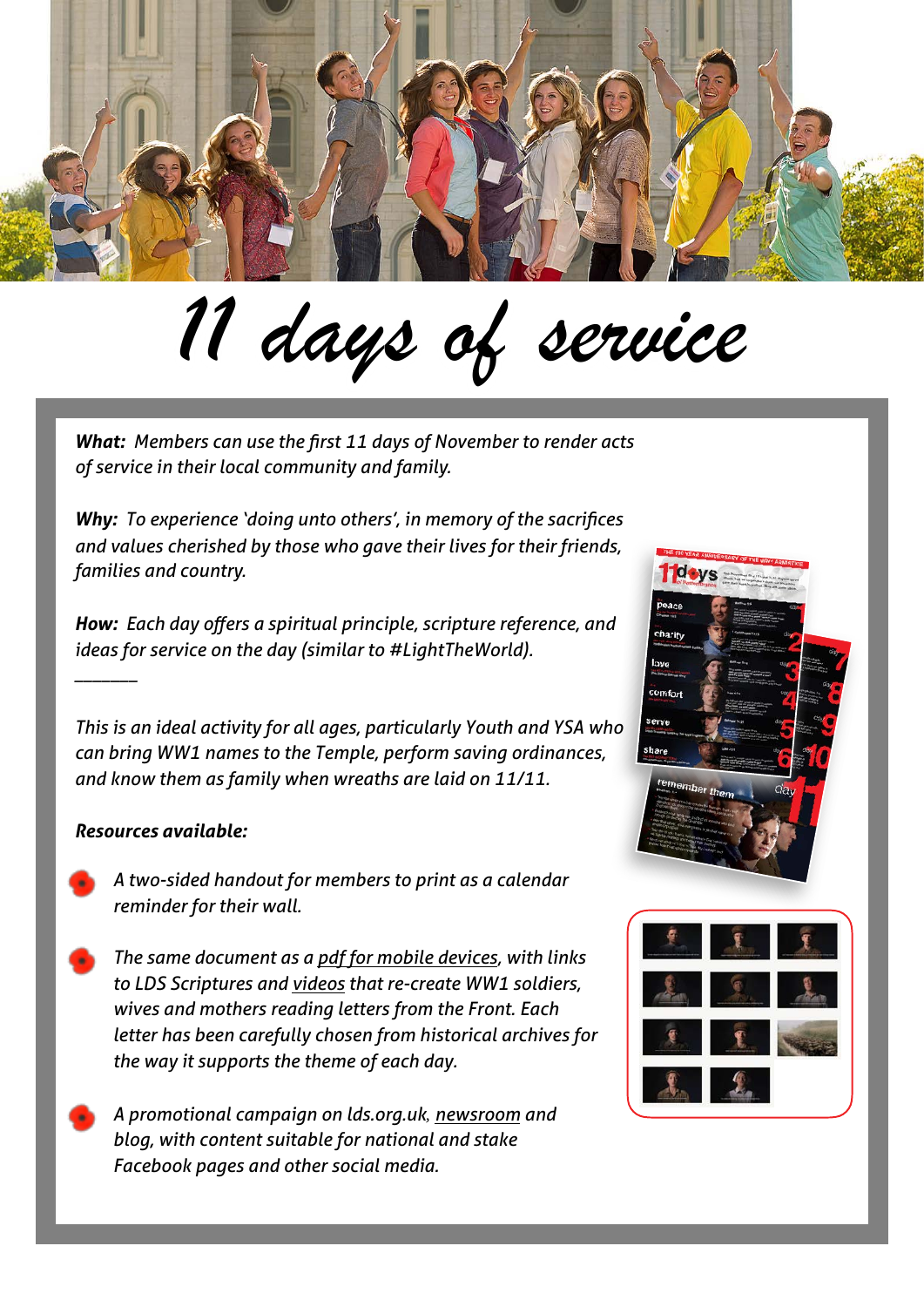

*a day of remembrance*

#### *A Morning of Remembrance*

*On this day your local community will come together to lay wreaths at a cenotaph and observe one minute's silence at 11am. Consider leading your Ward to attend this. You might conduct a Remembrance-themed sacrament meeting in your chapel later in the day.* 

#### *Order LDS Wreaths*

*The Royal British Legion produces an LDS wreath you can specially request. Orders to: UK: 01622-717-172 Scotland: evelynliston@ldspublicaffairs.org* 

#### *Joint Sacrament Meetings*

*If more than one unit meets in your building, consider joint afternoon meetings so both wards can attend community services in the morning.* 

#### *Sacrament Meeting Music*

*Invite your music director to choose hymns and musical items appropriate for Remembrance Day. Ideas include:* 

- *• "Jerusalem"*
- *• "I Vow to Thee My Country"*
- *• #223 Have I Done Any Good?*
- *• #232 Let Us Oft Speak Kind Words*
- *• #246 Onward Christian Soldiers*

#### *Sacrament Meeting Talks A Remembrance Day theme can help speakers teach correct doctrine, e.g.:*

*"Why We Remember Them" (the freedoms won for us at great cost; parallels with the Atonement).* 

*"How We Can Remember Them" (turning the hearts of the children to the fathers; journals; genealogy; temple service).* 

*"All These Things Are For Thy Good" (how adversity is an essential part of the Father's plan; enduring to the end; losing yourself in the service of others; the healing balm of the Atonement).*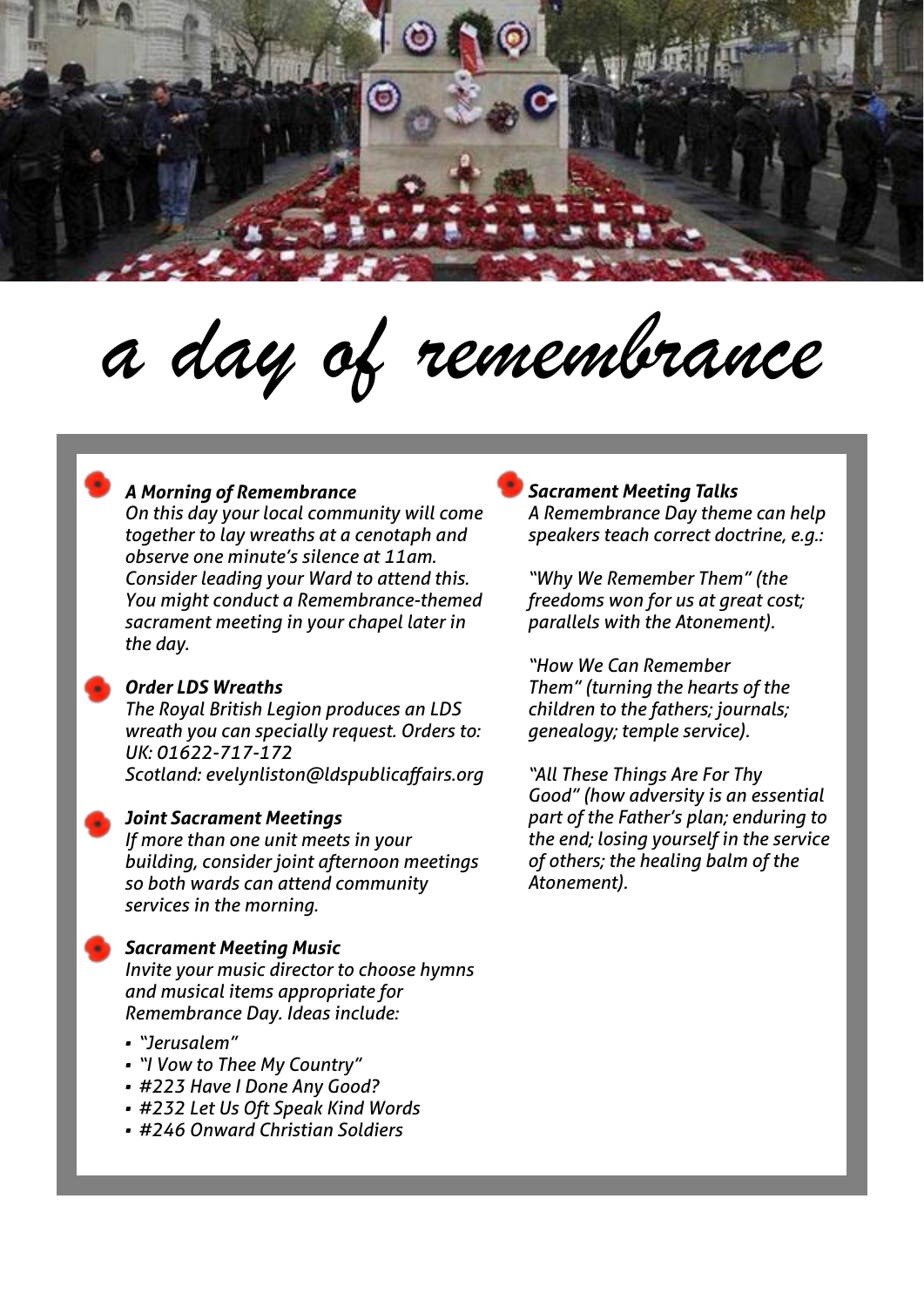

# *an evening of devotion*

*What: A fireside/concert that Stakes may want to stage on the Friday, Saturday or Sunday night of Remembrance Day Weekend.* 

*Why: To bring members, family, friends and community leaders together to turn their hearts to their fathers, have an experience with the Spirit, and ponder the values and liberties that a past generation gave their lives to preserve.* 

#### *Resources available:*

*\_\_\_\_\_\_\_* 

- *A script for Stakes to draw inspiration, then decide if you want to perform it, use parts, or create your own format.*
- *A video of the script being rehearsed, to see how the words, music and choreography come together.*
- *Promotional posters for noticeboards, in several styles, with space for your local date, time and venue to be written.*

#### *Ideas to ponder:*

- *Which local community, government, faith, charity or other leaders could you invite, or give a reading role to on the night?*
- *Do you have a local Royal British Legion or Salvation Army that might want to attend, with their brass band?*
- *What family trees, journals or photos from the WW1 era could you encourage people to research, bring with them and stick to a 'Stake Family Tree' on the night? Click [here](https://www.dropbox.com/s/xjgfbvmyva5v2ev/11%20Days%20Stake%20Posters.pdf?dl=0) for the posters*



*Click [here](https://www.dropbox.com/s/md2hlrqjh5rn9bu/11%20Days%20of%20Remembrance%20script%20-%20May%202%20Draft.docx?dl=0) for the script*



*Click [here](https://saleslabs.wistia.com/medias/t6duwejlka) to watch a rehearsal*

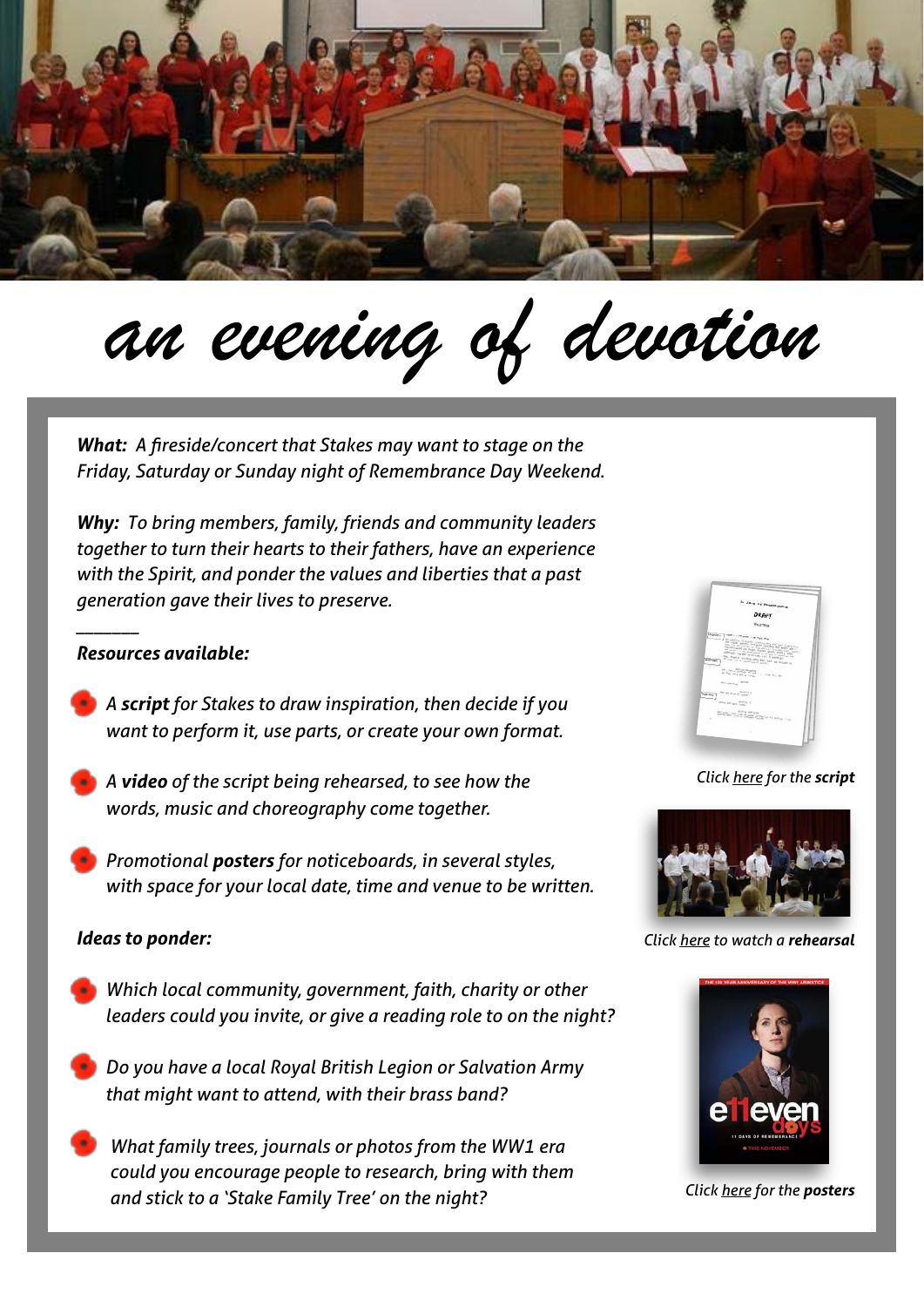

*inviting dignitaries*

*Your Stake Director of Public Affairs (DPA) is trained to help you reach out to local VIPs and invite them to your Stake events. Once you have decided if and how you'd like to engage in this Remembrance Day programme, we suggest you prayerfully ponder who should be invited, any role you might ask them to play, and the best way to reach out to them.* 

*People you choose to invite might include local heads and deputy heads of schools attended by LDS students; city mayors, deputy mayors and councillors; local media reporters and editors for newspapers, radio and online news; MPs, MEPs, ambassadors and their staff; leaders and members of other faiths, local charities, The Royal British Legion, the NHS Blood Transfusion Service, the Salvation Army, members of the Armed Forces, and others.* 

*Consider especially those you may already have hosted at events that include firesides, sacrament meetings, or performances of The British Pageant or Our Story Goes On. They may have had an experience with the Spirit at these events, and be keen to feel this again. In fact, some may favourably respond to learning The 11 Days of Remembrance script (if you choose to use it) is from the same writers as the Pageant and OSGO.* 

*If you plan to invite them to play a role (e.g. reading a passage of scripture or WW1 letter), give the materials in time for them to practice, and make sure you invite them to attend a rehearsal.* 

*A VIP Invitation template has been prepared to tailor and use. This can be viewed and downloaded [here](https://www.dropbox.com/s/hsx5luiilamfghb/VIP%20Invite.pdf?dl=0).* 

*A follow-up Thank You gift suggestion has been prepared [here](https://www.dropbox.com/s/75blz4bnopwc4d9/VIP%20Gift%20Idea.pdf?dl=0). Just add the VIP's name, print and frame it, then arrange to present it to your special guest several weeks after the event. This supports continuity in the relationship. Our artists can help you prepare this VIP gift.*